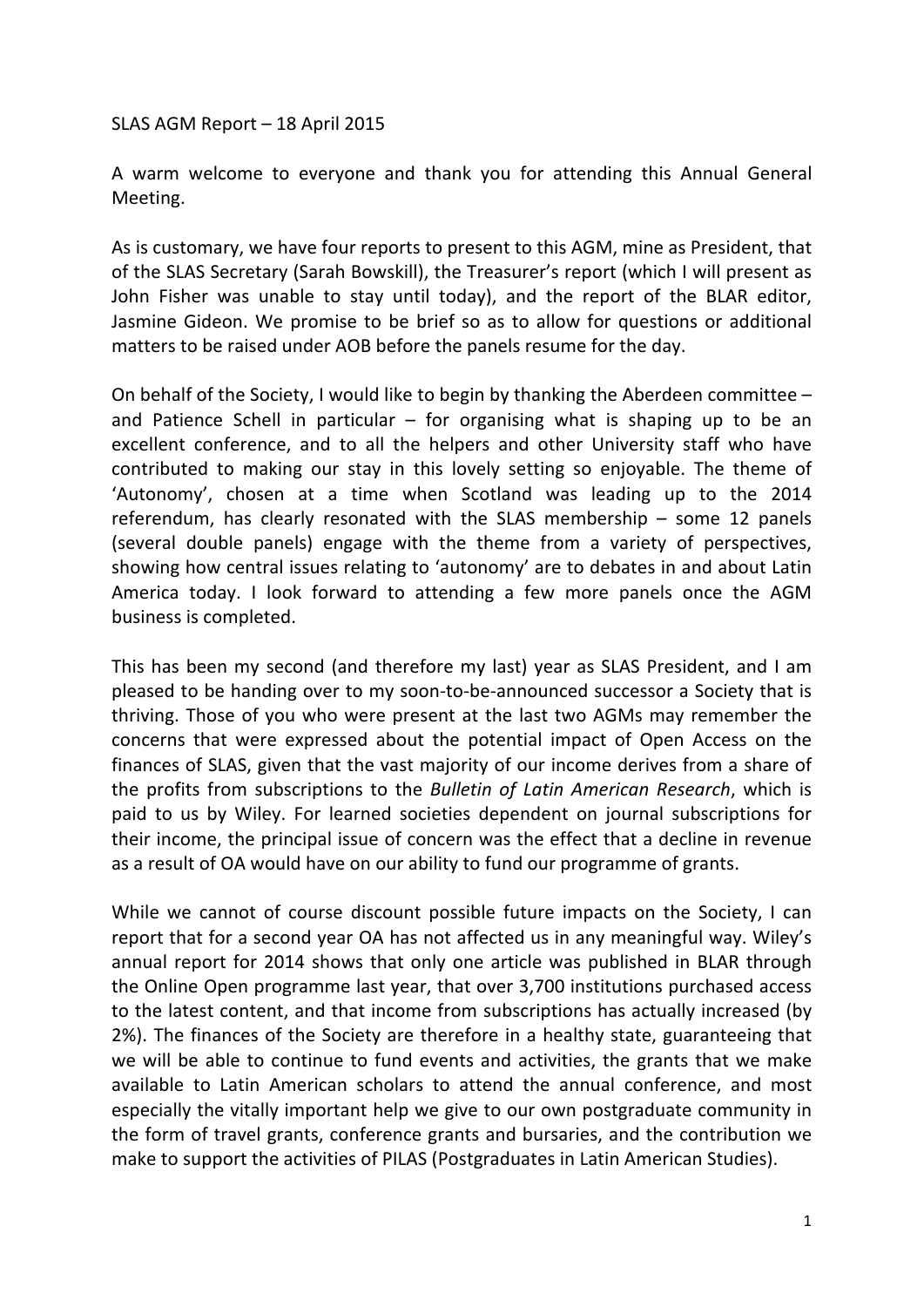Membership remains steady at 418. This represents a slight dip compared with last year (428), especially among student members, but an increase of 32 in total since 2012. The number of full SLAS members has increased by 20 over the past two years (by 6 in 2014). While the majority of our members are UK-based (83%), 17% of our members are from outside  $-$  primarily Europe and the US.

Crucial to the future of SLAS is the work of PILAS, which this year has been run by a group of postgraduate students from London, Cambridge, Newcastle, and Sheffield. In February they organised a successful 'Fieldwork in Latin America' Day, hosted by Queen Mary University, and covering a wide range of fieldwork activities in sessions led by postgraduates and academics with experience of conducting research in Latin America. Jasmine Gideon, the BLAR editor, was one of the speakers. Their annual conference will take place at Cambridge University on 23 and 24 June. The theme is 'Latin America on the World Stage', and the two keynote lectures will be delivered by James Dunkerley, Professor of Latin American Politics at Queen Mary, University of London, and Mónica Moreno Figueroa, who is Lecturer in Sociology at the University of Cambridge and a Fellow of Downing College. We thank the members of the PILAS committee for all their work on behalf of the postgraduate community, which includes maintaining a very useful Facebook page (with over 400 members) and a Twitter feed (with over 300 followers). We wish them luck with their conference, and look forward to hearing their report in due course.

Besides the support offered to the postgraduate community, SLAS has continued to work on behalf of members in other ways as well. Web developer Christy Palmer has further developed the website, concentrating this year on the grants and prizes section (applications forms have been revised and updated). The statistics on visits to the website are impressive for a society with a membership of a little over 400: over 1,500 so far this month alone, with over 3,000 different page views (primarily grants and prizes, events, BLAR and the newsletter). Of these just over 40% were accessed from the US. Christy also produces our monthly newsletter, which is an excellent resource for either advertising or keeping up to date with funding opportunities, new research tools and online resources, publications, calls for papers, and of course events. We would encourage members to make full use of the newsletter, by contacting Christy directly.

One of my responsibilities as SLAS President is to participate in the Standing Conference, the forum for centres for Latin American Studies in the UK, and to attend the meetings of UKCASA, the coordinating committee of area studies associations, of which Sarah Bowskill is Secretary. Last year having been dominated by the REF, the REF was the subject of the latest meeting of UKCASA, which took place in London in February. Bruce Brown, Chair of Main Panel D, gave a useful presentation looking back over REF 2014 and forward to the 2020 exercise. Peter